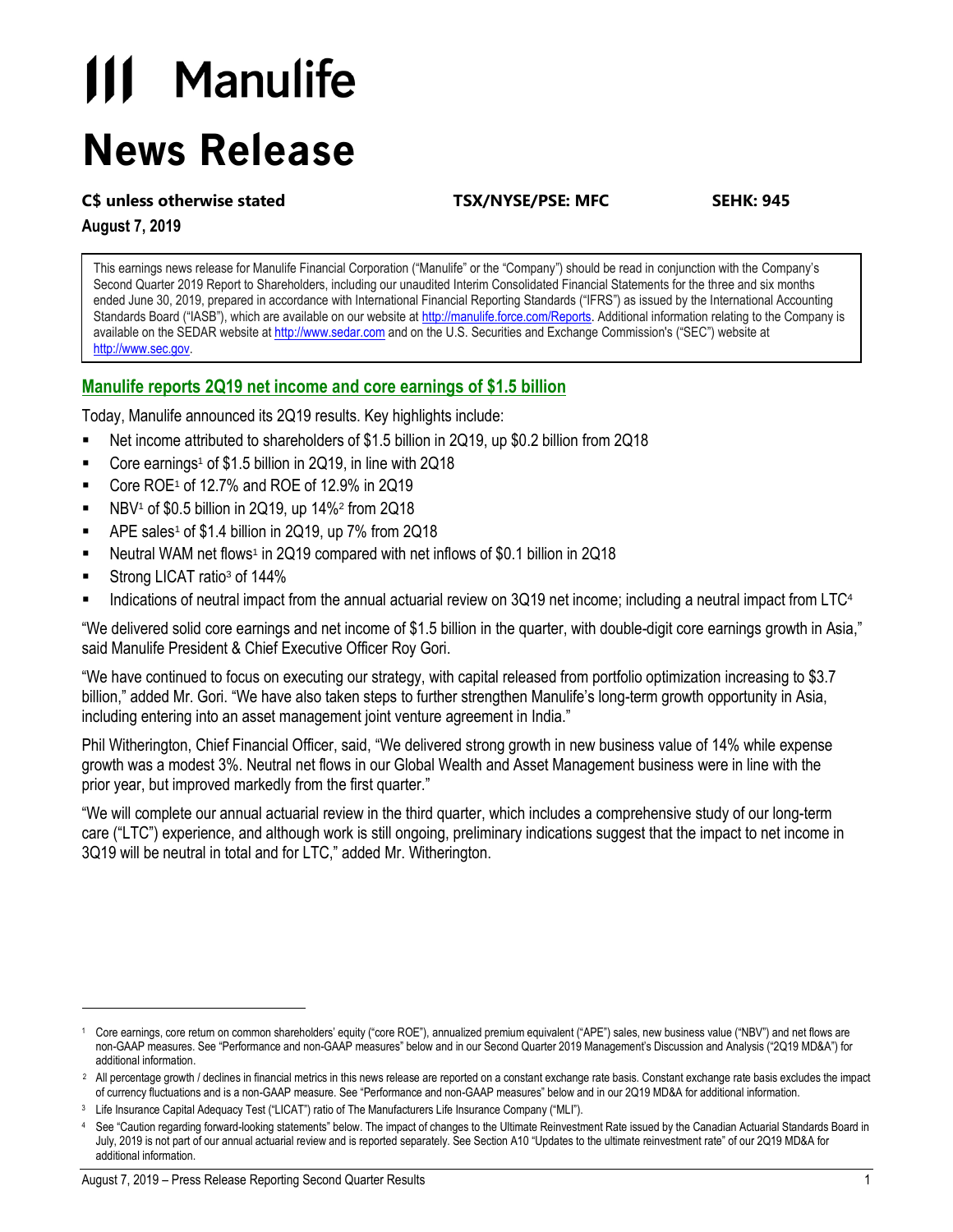## **BUSINESS HIGHLIGHTS:**

We continued to make progress on our portfolio optimization initiative, executing on transactions that result in a capital benefit of approximately \$400 million.<sup>1</sup> In the U.S., we completed two new reinsurance transactions on universal life blocks, and in Canada we completed the second phase of our segregated fund transfer program, resulting in additional customers converting their contracts to a less capital-intensive product which offers them increased flexibility and higher potential returns.

During the quarter, we continued to make improvements in how we interact with customers. In Asia, we launched an end-toend online insurance platform in collaboration with DBS Bank for the Singapore market. In Canada, Manulife Bank launched the new digital All-In Banking package, which aims to help customers develop better financial habits and improve their financial well-being by leveraging leading artificial intelligence technology.

#### **FINANCIAL HIGHLIGHTS:**

|                                                          | <b>Quarterly Results</b> |             | <b>YTD Results</b> |       |    |       |  |
|----------------------------------------------------------|--------------------------|-------------|--------------------|-------|----|-------|--|
| (\$ millions, unless otherwise stated)                   | 2Q19                     | 2Q18        |                    | 2019  |    | 2018  |  |
| <b>Profitability:</b>                                    |                          |             |                    |       |    |       |  |
| Net income attributed to shareholders                    | \$<br>1,475              | \$<br>1,262 | \$                 | 3,651 | \$ | 2,634 |  |
| Core earnings <sup>(1)</sup>                             | 1,452                    | \$<br>1,431 | \$                 | 3,000 | \$ | 2,734 |  |
| Diluted earnings per common share (\$)                   | 0.73                     | \$<br>0.61  | \$                 | 1.81  | \$ | 1.28  |  |
| Diluted core earnings per common share (\$)(1)           | \$<br>0.72               | \$<br>0.70  | \$                 | 1.48  | \$ | 1.33  |  |
| Return on common shareholders' equity ("ROE")            | 12.9%                    | 12.3%       |                    | 16.4% |    | 13.2% |  |
| Core ROE <sup>(1)</sup>                                  | 12.7%                    | 14.0%       |                    | 13.4% |    | 13.7% |  |
| Expense efficiency ratio <sup>(1)</sup>                  | 52.5%                    | 51.2%       |                    | 51.2% |    | 51.6% |  |
| Growth:                                                  |                          |             |                    |       |    |       |  |
| Asia new business value                                  | \$<br>364                | \$<br>334   | \$                 | 775   | \$ | 659   |  |
| Canada new business value                                | 65                       | \$<br>65    | \$                 | 127   | \$ | 114   |  |
| U.S. new business value                                  | 50                       | \$<br>12    | \$                 | 96    | \$ | 22    |  |
| Total new business value <sup>(1)</sup>                  | 479                      | \$<br>411   | \$                 | 998   | \$ | 795   |  |
| Asia APE sales                                           | 915                      | \$<br>918   | \$                 | 2,251 | \$ | 1,902 |  |
| Canada APE sales                                         | 290                      | \$<br>198   | \$                 | 551   | \$ | 488   |  |
| U.S. APE sales                                           | 154                      | \$<br>129   | \$                 | 297   | \$ | 242   |  |
| Total APE sales <sup>(1)</sup>                           | 1,359                    | \$<br>1,245 | \$                 | 3,099 | \$ | 2,632 |  |
| Wealth and asset management net flows (\$ billions)(1)   | 0.0                      | \$<br>0.1   | \$                 | (1.4) | \$ | 10.1  |  |
| Wealth and asset management gross flows (\$ billions)(1) | \$<br>25.5               | \$<br>29.1  | \$                 | 53.4  | \$ | 65.6  |  |
| Wealth and asset management assets under management and  |                          |             |                    |       |    |       |  |
| administration (\$ billions) <sup>(1)</sup>              | \$<br>653.1              | \$<br>639.9 | \$                 | 653.1 | \$ | 639.9 |  |
| <b>Financial Strength:</b>                               |                          |             |                    |       |    |       |  |
| MLI's LICAT ratio                                        | 144%                     | 132%        |                    | 144%  |    | 132%  |  |
| Financial leverage ratio                                 | 26.4%                    | 29.4%       |                    | 26.4% |    | 29.4% |  |
| Book value per common share (\$)                         | \$<br>22.89              | \$<br>20.32 | \$                 | 22.89 | \$ | 20.32 |  |
| Book value per common share excluding AOCI (\$)          | 19.52                    | \$<br>17.68 | \$                 | 19.52 | \$ | 17.68 |  |

(1) This item is a non-GAAP measure. See "Performance and non-GAAP measures" below and in our 2Q19 MD&A for additional information.

#### **Reported net income attributed to shareholders of \$1.5 billion in 2Q19, up \$0.2 billion from 2Q18**

The increase compared with 2Q18 was primarily driven by the non-recurrence of a \$200 million restructuring charge taken in 2Q18. Higher gains from investment-related experience compared with 2Q18 were offset by charges from the direct impact of markets in 2Q19. Investment-related experience in 2Q19 reflected higher-than-expected returns (including fair value changes) on alternative long-duration assets ("ALDA") and strong credit experience. Charges related to the direct impact of markets were primarily driven by narrowing corporate spreads.

l

<sup>&</sup>lt;sup>1</sup> See "Caution regarding forward-looking statements" below.

August 7, 2019 – Press Release Reporting Second Quarter Results 2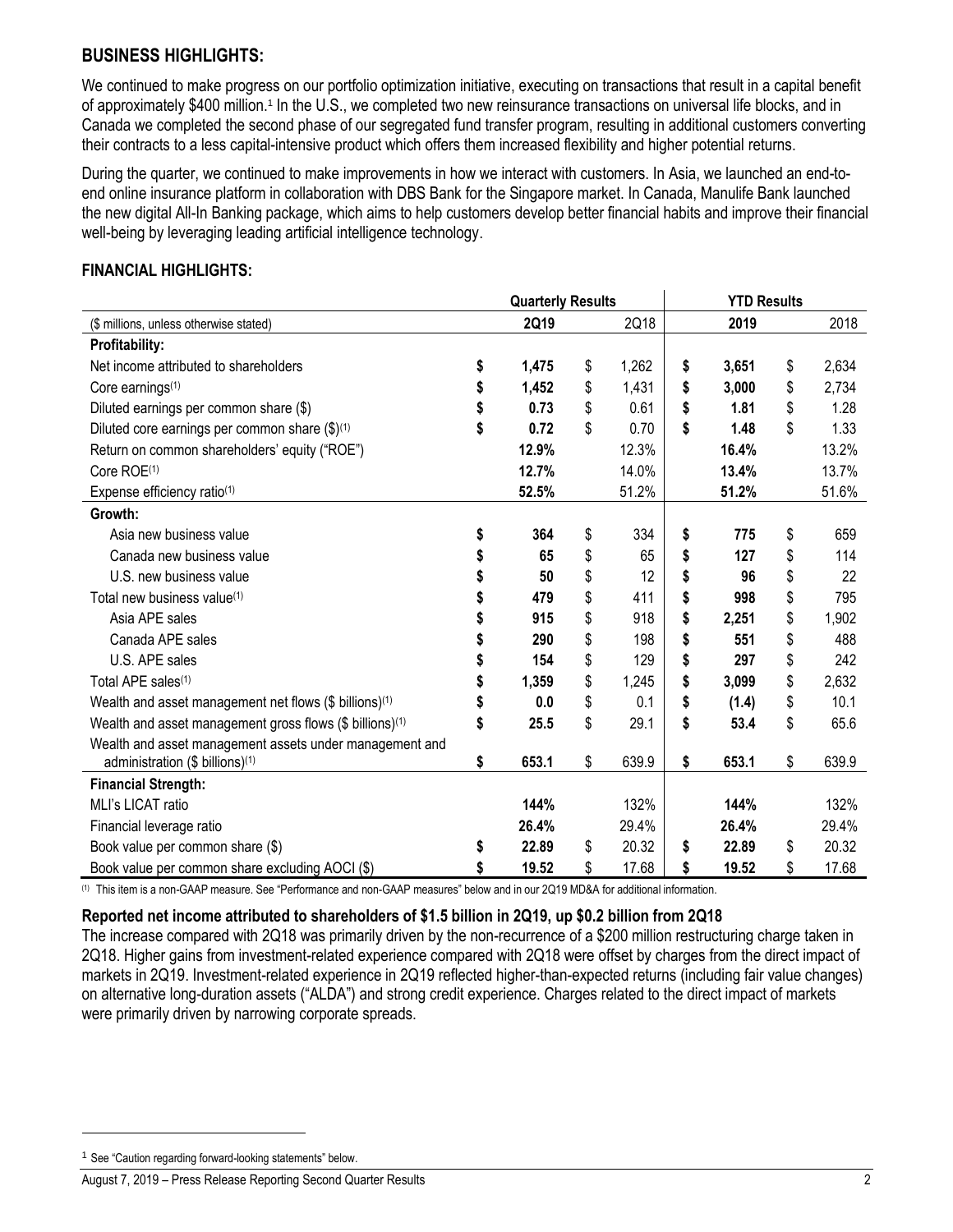### **Achieved core earnings of \$1.5 billion in 2Q19, in line with 2Q18**

On a constant exchange rate basis, core earnings decreased 1% compared with 2Q18. In-force business growth in Asia and higher investment income in our surplus portfolio was more than offset by the non-recurrence of both a tax-related benefit and notably positive group insurance policyholder experience in Canada, as well as the impact of actions to improve the capital efficiency of our legacy businesses. Core earnings in 2Q19 included net policyholder experience charges of \$35 million posttax compared with gains of \$11 million post-tax in 2Q18.

### **BUSINESS GROWTH:**

#### **Achieved new business value ("NBV") of \$479 million in 2Q19, an increase of 14% compared with 2Q18**

In Asia, NBV increased 7% to \$364 million driven by a more favourable business mix, partially offset by lower sales in Japan as explained below. In Canada, NBV of \$65 million was in line with the prior year period as higher insurance sales were offset by business mix changes in group insurance and the withdrawal of certain capital-intensive annuity products. In the U.S., NBV nearly quadrupled to \$50 million, primarily as a result of recent actions to improve margins, as well as a more favourable product mix.

**Reported annualized premium equivalent ("APE") sales of \$1.4 billion in 2Q19, an increase of 7% compared with 2Q18** In Asia, APE sales decreased 2% as growth in Hong Kong and Asia Other<sup>1</sup> was more than offset by lower sales in Japan. APE sales in Japan decreased 41% due to the temporary suspension of the sale of corporate-owned life insurance products related to expected changes to tax regulations. Hong Kong APE sales increased 40% driven by the success of recently-launched health insurance and participating products. In Canada, APE sales increased 46% due to a large-case group insurance sale and growth across our individual insurance business including living benefits, term and permanent life insurance product lines. In the U.S., APE sales increased 16% as a result of higher universal life and international sales.

#### **Reported neutral Global Wealth and Asset Management net flows in 2Q19 compared with positive net flows of \$0.1 billion in 2Q18**

Net flows in Asia were \$1.7 billion in 2Q19, up \$0.1 billion from 2Q18, driven by lower retail redemptions, partially offset by lower gross flows<sup>2</sup>. Net flows in Canada were \$0.1 billion in 2Q19, a decrease of \$0.6 billion from 2Q18, driven by the redemption of a large-case retirement plan. Net flows in the U.S. were negative \$1.8 billion in 2Q19, an improvement of \$0.4 billion from 2Q18, primarily due to the non-recurrence of three large-case retirement plan redemptions in 2Q18.

#### **QUARTERLY EARNINGS RESULTS CONFERENCE CALL**

Manulife Financial Corporation will host a Second Quarter Earnings Results Conference Call at 8:00 a.m. ET on August 8, 2019. For local and international locations, please call 416-340-2218 or toll free, North America 1-800-377-0758. Please call in ten minutes before the call starts. You will be required to provide your name and organization to the operator. A replay of this call will be available by 11:00 a.m. ET on August 8, 2019 through November 8, 2019 by calling 905-694-9451 or 1-800-408- 3053 (passcode: 6780956#).

The conference call will also be webcast through Manulife's website at 8:00 a.m. ET on August 8, 2019. You may access the webcast at: [http://manulife.force.com/Reports.](http://manulife.force.com/Reports) An archived version of the webcast will be available on the website following the call at the same URL as above.

The Second Quarter 2019 Statistical Information Package is also available on the Manulife website at: [http://manulife.force.com/Reports.](http://manulife.force.com/Reports)

**Media Inquiries Investor Relations** Brooke Tucker-Reid **Adrienne O'Neill Adrienne O'Neill** (647) 528-9601 (416) 926-6997 [brooke\\_tucker-reid@manulife.com](mailto:sean_pasternak@manulife.com) adrienne\_oneill@manulife.com

l

<sup>&</sup>lt;sup>1</sup> Asia Other excludes Japan and Hong Kong.

 $2$  Gross flows is a non-GAAP measure. See "Performance and non-GAAP measures" below and in our 2Q19 MD&A for additional information.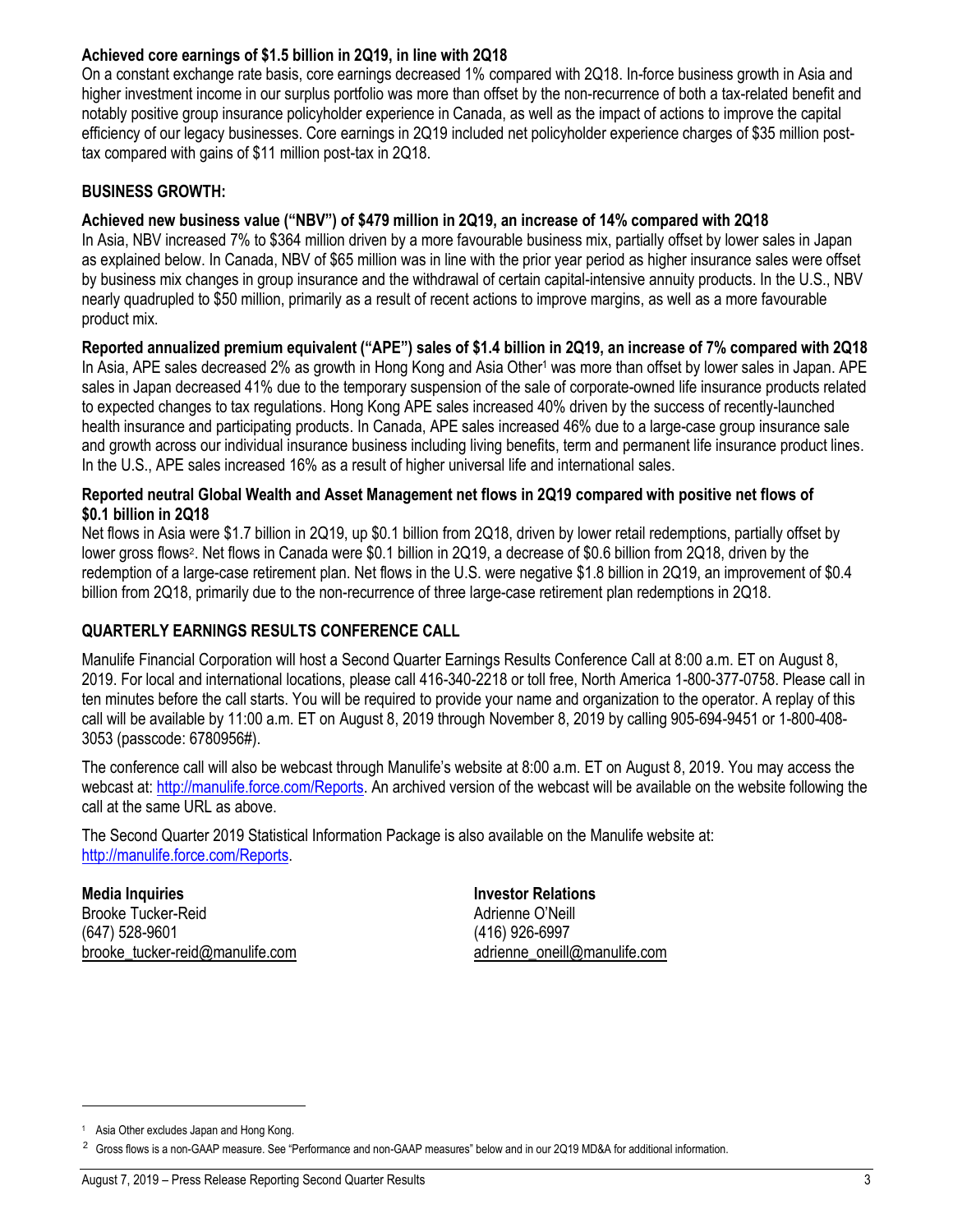## **EARNINGS:**

The following table reconciles core earnings to net income (loss) attributed to shareholders:

|                                                        | <b>Quarterly Results</b> |    |       |    |       |    | <b>YTD Results</b> |    |       |  |
|--------------------------------------------------------|--------------------------|----|-------|----|-------|----|--------------------|----|-------|--|
| (\$ millions)                                          | 2Q19                     |    | 1Q19  |    | 2Q18  |    | 2019               |    | 2018  |  |
| Core earnings $(1)$                                    |                          |    |       |    |       |    |                    |    |       |  |
| Global Wealth and Asset Management ("Global            |                          |    |       |    |       |    |                    |    |       |  |
| WAM")                                                  | \$<br>242                | \$ | 233   | \$ | 239   | \$ | 475                | \$ | 466   |  |
| Asia                                                   | 471                      |    | 520   |    | 411   |    | 991                |    | 842   |  |
| Canada                                                 | 312                      |    | 283   |    | 395   |    | 595                |    | 678   |  |
| U.S.                                                   | 441                      |    | 475   |    | 446   |    | 916                |    | 868   |  |
| Corporate and Other (excluding core investment         |                          |    |       |    |       |    |                    |    |       |  |
| gains)                                                 | (114)                    |    | (63)  |    | (164) |    | (177)              |    | (320) |  |
| Core investment gains <sup>(2)</sup>                   | 100                      |    | 100   |    | 104   |    | 200                |    | 200   |  |
| Total core earnings                                    | \$<br>1,452              | \$ | 1,548 | \$ | 1,431 | \$ | 3,000              | \$ | 2,734 |  |
| Items excluded from core earnings:                     |                          |    |       |    |       |    |                    |    |       |  |
| Investment-related experience outside of core earnings | 146                      |    | 327   |    | 18    |    | 473                |    | 18    |  |
| Direct impact of equity markets and interest rates     |                          |    |       |    |       |    |                    |    |       |  |
| and variable annuity guarantee liabilities             | (144)                    |    | 249   |    | 45    |    | 105                |    | 95    |  |
| Reinsurance transactions                               | 63                       |    | 52    |    | 12    |    | 115                |    | 98    |  |
| Restructuring charge                                   |                          |    |       |    | (200) |    |                    |    | (200) |  |
| Tax-related items and other                            | (42)                     |    |       |    | (44)  |    | (42)               |    | (111) |  |
| Net income (loss) attributed to shareholders           | \$<br>1,475              | \$ | 2,176 | \$ | 1,262 | \$ | 3,651              | \$ | 2,634 |  |

(1) 2018 comparatives for core earnings in each segment have been updated to reflect the 2019 methodology for allocating capital and interest on surplus to our insurance segments from the Corporate and Other segment.

(2) This item is a non-GAAP measure. See "Performance and non-GAAP measures" below and in our 2Q19 MD&A for additional information.

## **PERFORMANCE AND NON-GAAP MEASURES:**

We use a number of non-GAAP financial measures to measure overall performance and to assess each of our businesses. A financial measure is considered a non-GAAP measure if it is presented other than in accordance with generally accepted accounting principles used for the Company's audited financial statements. Non-GAAP measures referenced in this news release include: core earnings; core ROE; diluted core earnings per common share; core investment gains; expense efficiency ratio; APE sales; new business value; gross flows; net flows; assets under management and administration; and constant exchange rate basis (measures that are reported on a constant exchange rate basis include percentage growth/decline in core earnings, APE sales, new business value, and gross flows). Non-GAAP financial measures are not defined terms under GAAP and, therefore, are unlikely to be comparable to similar terms used by other issuers. Therefore, they should not be considered in isolation or as a substitute for any other financial information prepared in accordance with GAAP. For more information on non-GAAP financial measures, including those referred to above, see "Performance and non-GAAP measures" in our Second Quarter 2019 MD&A and 2018 MD&A.